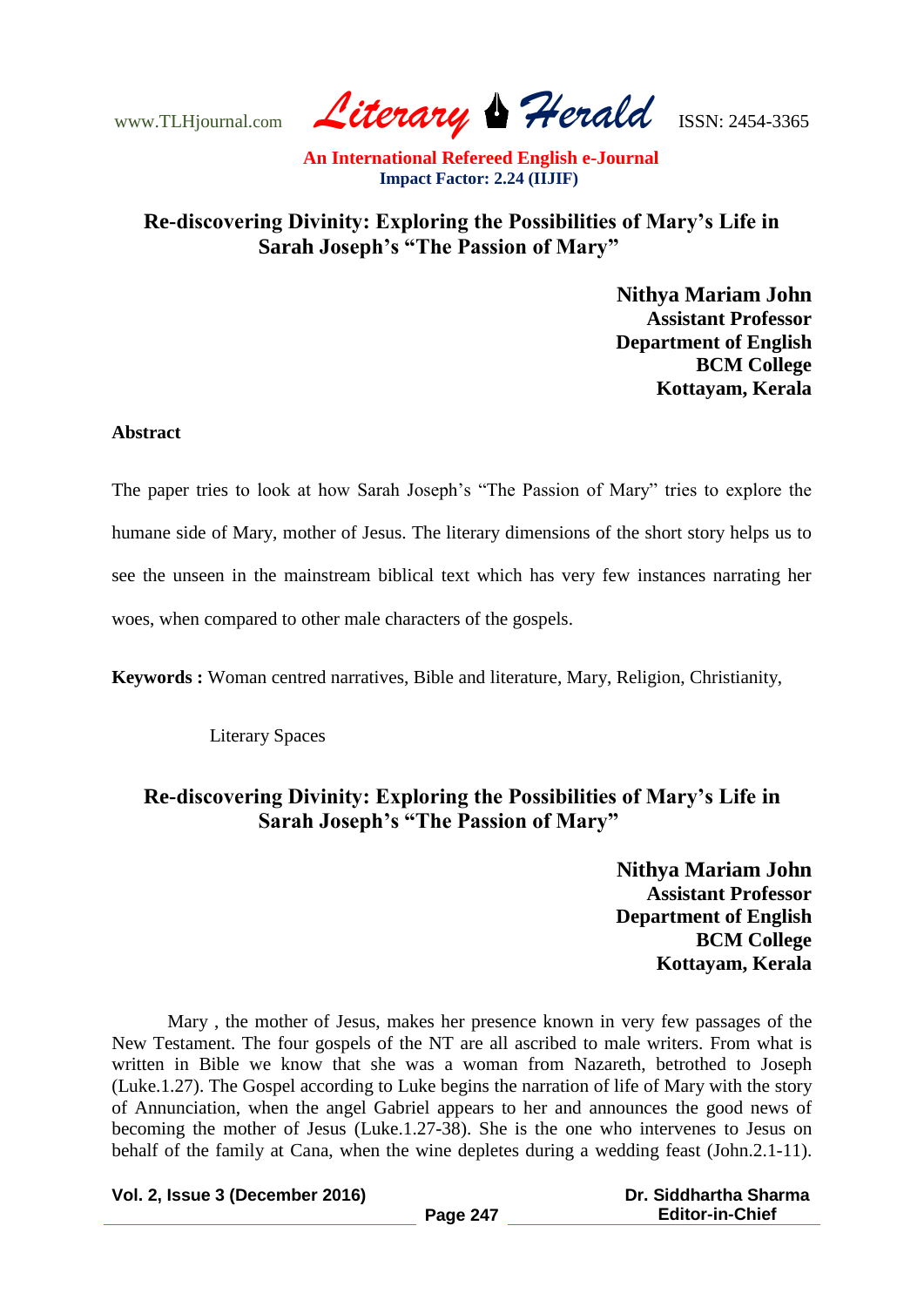www.TLHjournal.com *Literary Herald*ISSN: 2454-3365

We also find her trying to meet Jesus at a place where he was teaching his followers. In the Gospel according to John, we find her standing with other women at the foot of the cross (John.19.25). In the Acts of the Apostles, Mary and the brothers of Jesus are mentioned along with the eleven chosen apostles at the upper room discourse, after the ascension of Jesus (Acts.13-14).

Mary is venerated as "Mother of God" by many denominations, including the Catholic Church and the Orthodox Churches. She is upheld in many Christian communities as an intercessory saint who mediates for believers in front of God. We find statues, frescos and churches of St.Mary all over the world. The mother image which we find in chapter 12 of The Book of Revelation is also interpreted by some scholars as that which portrays the image of Mary. She is at times addressed as " the second Eve", especially in Orthodox and Catholic traditions – the first woman being Eve who brought death to the world and Mary having brought eternal life through Jesus, the Messiah.

It is difficult to imagine the human side of a divine image once it is made god/goddess-like. We describe and attribute to such deities celestial qualities with which their ontology is removed from daily life and ordinary discourses. Somehow those narratives which proclaim them holy and venerable become dominant, and the other stories are sidelined. Quite often in theological discussions and readings, the possibility of looking at saintly figures from the perspective of an ordinary person is neglected. It is here that literary writings provide us alternative voices and perspectives.

Bible as literature and Bible in literary writings are two major streams of discussion in biblical world today. David Jasper has a clear view of possibilities of biblical literature when he says, "Literature continues to speak, even in the midst of a silence, and possibly because it has always been sensitive, in a way that theology paradoxically has often not been, to the inaudibility of the word, to the silence and darkness of God" (28). Bible in itself has literary features which contribute plot, characters, setting, motifs, images and symbols to literary rewritings. Such writings may either affirm the biblical version of a story or offer us an entirely new perspective. Bible as literature and occupying space in literature assumes an important place in interpretations from margins including women, peasants, Dalits etc. In response to the challenges faced by the other, theology has shifted and widened its horizons. Many biblical stories are read by giving ample importance to the silenced and marginalized characters.

The short story titled "Balidaanam" by Sarah Joseph, recipient of Sahitya Acdemy Award was translated by J Devika as "The Passion of Mary". Sarah Joseph narrates the story of Mary, the mother of Jesus, from a different perspective. She gives Mary a tint of humane, rather than a divine hue. Quite different from the "Mother of God" image which gives her celestial embellishment, Sarah Joseph"s Mary stands as a representative of an ordinary mother who bears the same passion and pain of her son, threatened and vilified by the society. The story is metaphorical and pictorial in its depiction of setting, theme and characters. For instance, the opening lines "As a terrible storm rose in the desert and roared out of it, a lone wolf"s eerie howl reached Mary. Into the storm, Mary opened her little window. The snarling wind thrust her aside and tore into the house" (122) gives the picture of

**Vol. 2, Issue 3 (December 2016)**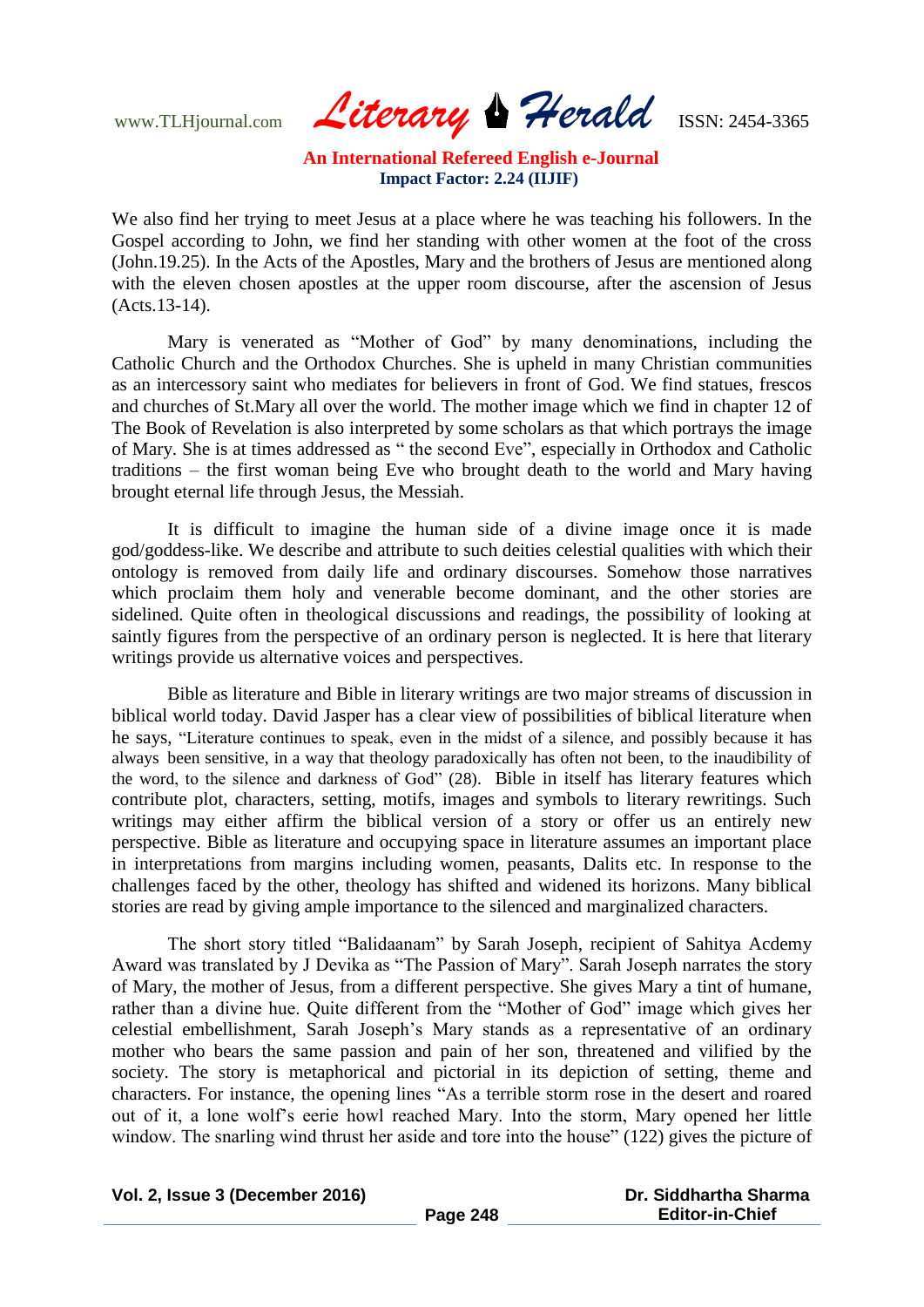www.TLHjournal.com *Literary Herald*ISSN: 2454-3365

the setting and also reflects the anxiety in Mary"s heart. The freedom with which the writer portrays nature as part of human temperament or making nature too an inevitable part of the human drama, helps the reader to gain a new outlook on the familiar narration. The background of the storm, desert, the sound of the wind uprooting the trees, howling of the wolves and the lightning give an creepy feeling which resonates the turbulent mind of Mary. Introducing a violent natural phenomenon at the beginning of the story creates suspense, and also helps the reader to identify with the mood of the protagonist. It also underlines the nature of the circumstances which led to the crucifixion of Christ.

Another merit of literary writings of religious or canonical stories is that it offers ample space for etching moods and emotions in a detailed manner. For example, apt phrases or sentences like "Filled with fear, Mary banged the little window shut" (122) or "Crossing her hands on her chest, raising eyes that were beginning to brim with tears, Mary kept praying" (122) or "Her body quivered like a leaf from sorrow and fear" (125) give an accurate idea about the emotional state of a mother whose son was being hunted by the community. Bible narrates only the historical and political setting of Jesus" crucifixion. We do not find the complete picture of Mary"s agony as a mother whose son is about to be persecuted. By pitting Mary against a tempestuous background, Sarah Joseph fills the blank spaces of the religious text.

The advantage of having a literary outlook on biblical narratives is that the writer gets an opportunity to experiment with powers of imagination and thereby sketch even the minutest details which are missing in dominant narratives. In "The Passion of Mary", the home-space which is completely absent in Bible, is given due importance. The images of a little lamp glowing on the doorstep, "The pictures hung on the wall", "the clothes on the clothesline", "the moth-eaten beams of wood", "the pet kitten", (122) "the little window" (123), Mary"s headdress and the red cloak of Jesus (125) all reveal the poor space occupied by Mary. Instead of the heavenly glow and the halo which we see around mother Mary, this woman is shown in her home as natural as any other. The salvation motif which looms large in Bible seldom gives importance to woman spaces or details of a household. A creative writer can imagine the missing elements of the metanarrative and sketch them carefully on her pages. The reader can easily identify with a mother who waits for her son with warm food "inside the covered earthern pot" and "water to wash his face" (125). Such images help us to identify more closely the mother-son bond, more than any supernatural powers which have idolized them as Mother of God and Son of God.

Another quality of literary readings and interpretations of Bible is that the existing dominant narratives are given new insights. For instance, Mary is reminded of how many babies were killed by Herod instead of Jesus when he came to know that a king was born in Bethlehem. Mary must have had secretly thanked God that her son was spared. But the night before his crucifixion her mind reels back to those times. Sarah Joseph makes the protagonist recollect the mothers' agony: "Around the altar, the river of the blood of the innocents was flowing. The mothers of Herodia wept and sobbed weakly "Today is Mary"s sacrifice"" (124). Such a rendering makes it possible for an imaginative identification of a mother with other mothers who suffered the same pain. The young maidens and the old women too join her

**Vol. 2, Issue 3 (December 2016)**